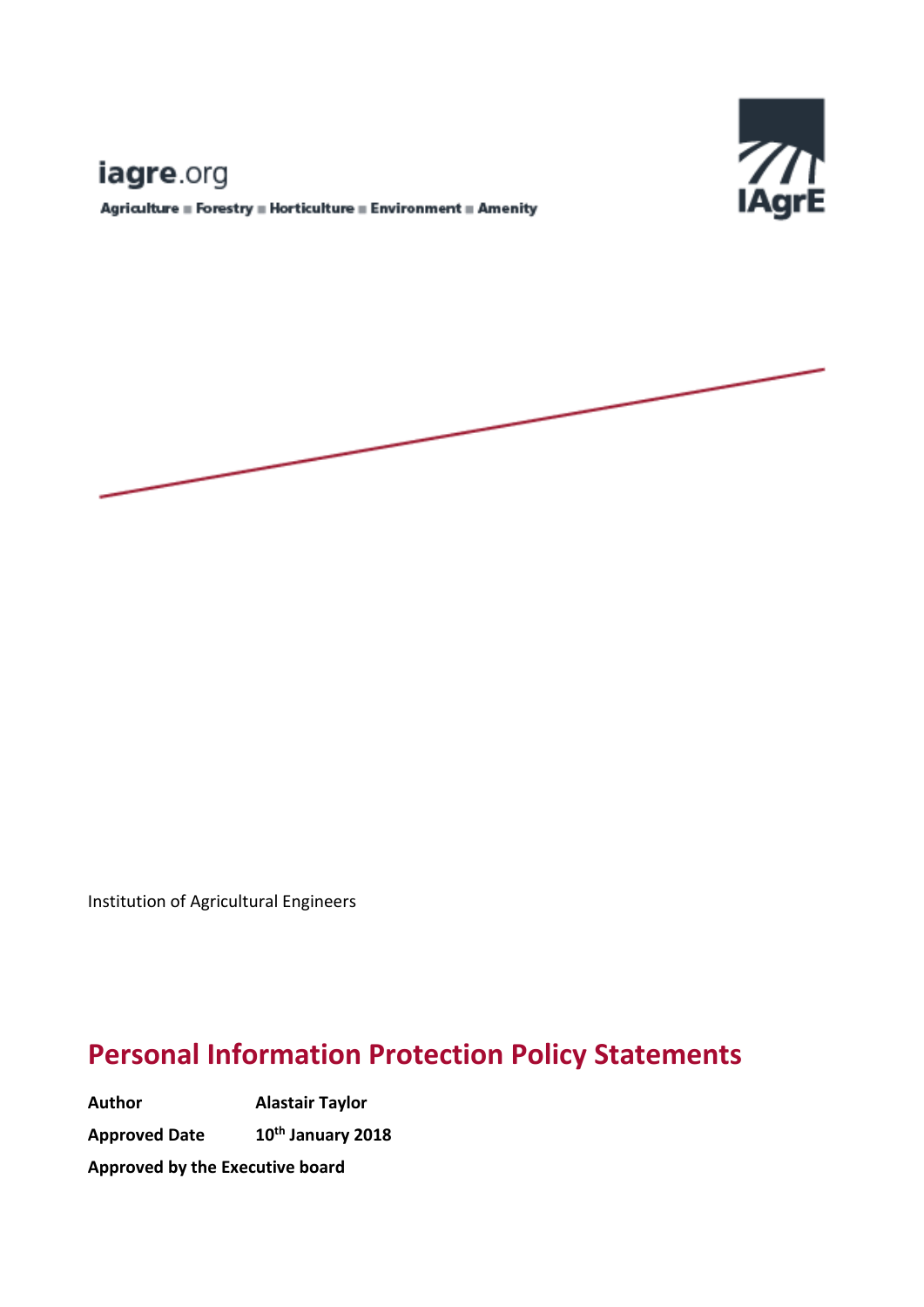### **1. Introduction**

At IAgrE, we are committed to providing our members with exceptional service. As providing this service involves the collection, use and disclosure of some personal information about our members, protecting their personal information is one of our highest priorities.

We will inform our members of why and how we collect, use and disclose their personal information, obtain their consent where required, and only handle their personal information in a manner that a reasonable person would consider appropriate in the circumstances.

This Personal Information Protection Policy, in compliance with PIPA, outlines the principles and practices we will follow in protecting member personal information. Our privacy commitment includes ensuring the accuracy, confidentiality, and security of our members' personal information and allowing our members to request access to, and correction of, their personal information.

#### **Policy 1 – Collecting Personal Information**

- 1.1 Unless the purposes for collecting personal information are obvious and the member voluntarily provides his or her personal information for those purposes, we will communicate the purposes for which personal information is being collected, either orally or in writing, before or at the time of collection.
- 1.2 We will only collect member information that is necessary to fulfil the following purposes:
	- To verify identity;
	- To identify member preferences;
	- To understand the financial needs of our members;
	- To open and manage their membership;
	- To process a magazine subscription;
	- To enrol the member in a program;
	- To send out association membership information;
	- To ensure a high standard of service to our members;
	- To meet regulatory requirements;

#### **Policy 2 - Consent**

- 2.1 We will obtain member consent to collect, use or disclose personal information (except where, as noted below, we are authorized to do so without consent).
- 2.2 Consent can be provided in writing, orally or electronically or it can be implied where the purpose for collecting using or disclosing the personal information would be considered obvious and the member voluntarily provides personal information for that purpose.
- 2.3 Subject to certain exceptions members can withhold or withdraw their consent for IAgrE to use their personal information in certain ways.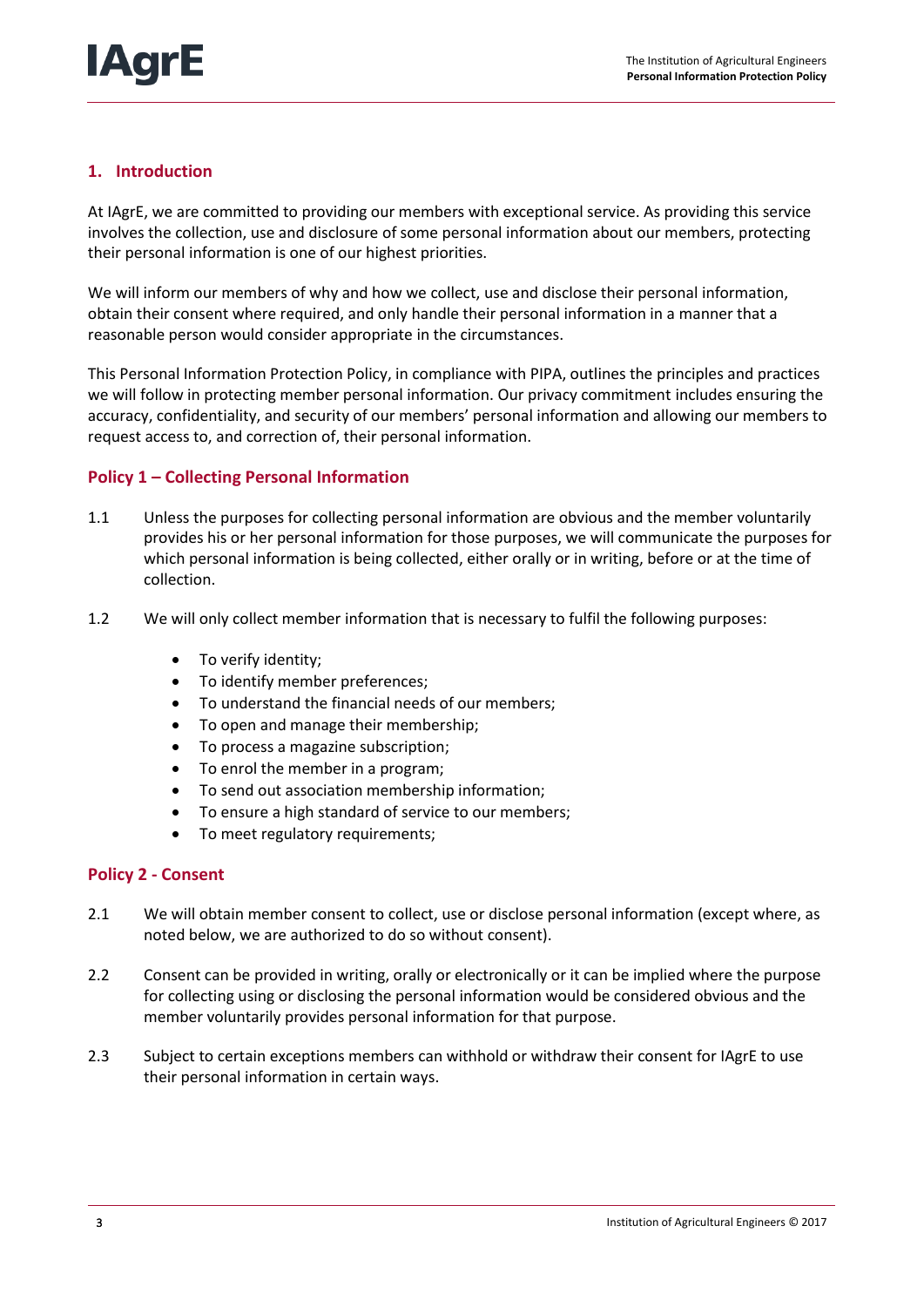#### **Policy 3 – Using and Disclosing Personal Information**

- 3.1 We will only use or disclose member personal information where necessary to fulfil the purposes identified at the time of collection:
	- To conduct member surveys in order to enhance the provision of our services;
	- To conduct our members directly about products and services that may be of interest.
- 3.2 We will not use of disclose member personal information for any additional purpose unless we obtain consent to do so.
- 3.3 We will not sell member lists or personal information to other parties.

#### **Policy 4 – Retaining Personal Information**

- 4.1 If we use members personal information to make a decision that directly affects the member, we will retain that personal information for at least one year so that the member has reasonable opportunity to request access to it.
- 4.2 Subject to policy 4.1, we will retain member personal information only as long as necessary to fulfil the identified purposes or legal or business purpose.

#### **Policy 5 – Ensuring Accuracy of Personal Information**

- 5.1 We will make reasonable efforts to ensure that member's personal information is accurate and complete where it may be used to make a decision about the member or disclosed to another organization.
- 5.2 Members may request correction to their information in order to ensure its accuracy and completeness. A request to correct personal information must be made in writing and provide sufficient detail to identify the personal information and the correction being sought.

#### **Policy 6 – Securing Personal Information**

- 6.1 We are committed to ensuring the security of member personal information in order to protect it from unauthorized access, collection, use, disclosure, copying, modification or disposal or similar risks.
- 6.2 Security measures will be followed to ensure that member's personal information is appropriately protected.
- 6.3 We will use appropriate security measures when destroying member's personal information such as shredding paper documents, deleting electronically stored information.
- 6.4 We will continually review and update our security policies and controls as technology changes to ensure ongoing personal information security.